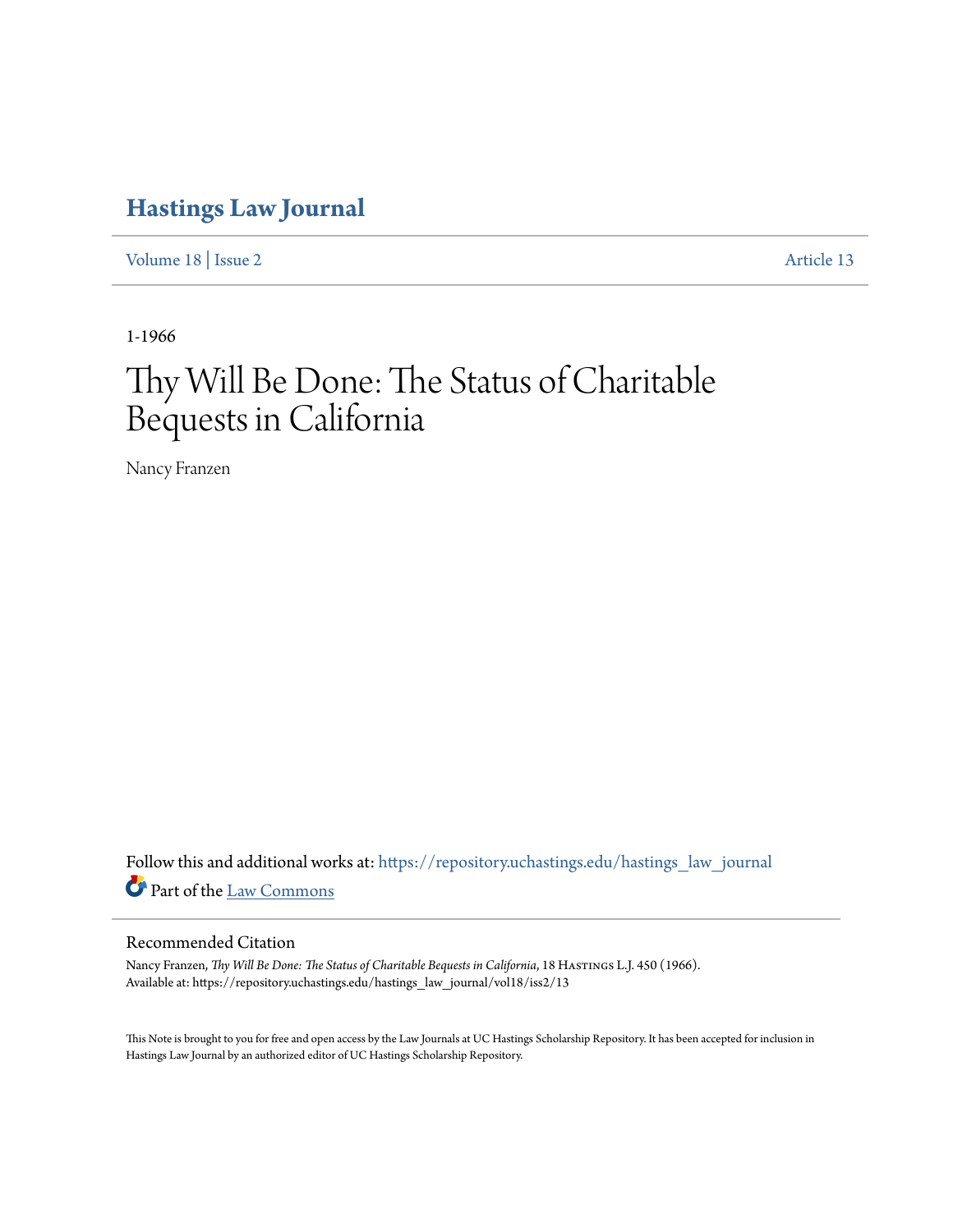### *THY* WILL BE **DONE:** THE **STATUS** OF CHARITABLE **BEQUESTS IN CALIFORNIA**

The effect, wisdom and validity of the California mortmain statute<sup>1</sup> can best be evaluated wheii considered **in** light of general testamentary power and traditional restrictions on the right of charities to hold land. Both of these considerations, as affected by the changing social, political and economic order, comprise the background for limitations on the testator's power to bequeath to charities. Similar mortmam acts are now found in eleven American jurisdictions,<sup>2</sup> and only recently were repealed **in** England.<sup>3</sup>

The Common Law preference for free alienation of land received a significant impetus with -passage of the Statute of Wills.4 The extent to which the testator should be allowed freedom of alienation thus became somewhat more than an academic question. The arguments in favor of full' testamentary freedom have been summarized as follows: there **is** a natural right to dispose of property as one chooses; there would be less incentive to work and accumulate if there were no freedom of testamentary disposition; members of **g** testator's family should not be protected agamst disinheritance, as they may be undeserving; the elderly' may be in a better position to secure attention if their families are not guaranteed bequests; and further restrictions on personal freedom should be avoided.<sup>5</sup> The merit of these contentions has been refuted by legislatures which have imposed some restrictions<sup>6</sup> on the testator's power of disposition. The question herein considered is whether or not legislation restricting testamentary power, favoring the right of heirs to take and placing restrictions on the right of charities to inherit, is still justifiable.

#### *The History of Mortmain*

An important factor which must be considered with respect to the present restrictions on charitable bequests is the legal status of charities. Traditionally, charities have been favored-by the law. They are not bound by the rule against perpetuities, $^q$  nor the rule against accumulations; $^8$  many qualify for tax exempt

**I CAL.** PnoB. CODE **§§** 41-43. "Mortmain" is used here only as a term of convenience; it has no ramifications- as to the policy of the statute. See note 37 *infra* and accompany-

ng text. <sup>2</sup> See, CAL. Prob. Code  $\S$ § 41-43; D.C. Code Ann. § 19-202 (1961); FLA. Stat. § **731.19** (1965); **GA. CODE ANN.§.113-107** (1935); InArO **CODE Am.** 14-326 (1948); **IOwA CODE § 633.266** (1964); Miss. **CODE ANN. §. 671** (,1942); **MoNT. Ev.** CoDEs **ANN.** § 91-142 (1947); N.Y. DECEm. EsT. **§ 17** (McKinney, 1949); *Omo* REv. CoDE *ANN.* § **2107.06** (Page, 1954); PA. **STAT.** tit. 20, **180.7 (1936).**

**3** Charities Act, **1960, 8** & 9 Eliz. 2, c. **58.**

**4** *Sn4vs,* Ft-runn ITERx-sTs **11 (1966).**

5 Haskell, *Power of Disinheritance: Proposal for Reform,* 52 GEo. L.J. 499, **501** (1963).

**6** For a discussion of the statutory protection for the spouse **in** marital property, see Phipps, *Marital Property Interests,* **27** Rocx Mr. L. **REv. 180** (1955).

**7** E.g., **CAL.** CoNsT. art. XX, **§** 9, Collier v. Lindley, 203 Cal. 641, 648, **266** Pac. 526, 528 (1928); Estate of Sutro, **155** Cal. 727, 734, 102 Pac. 920, 922 (1909); People v. Cogswell, 113 Cal. 129, 137-39, 45 Pac. 270, 271 (1896).

**<sup>8</sup>**E.g., Estate of McKenzie, **227** Cal. App. **2d** 167, 172, **38** Cal. Rptr. 496, 500 (1964); Collins v. Lyon, Inc., 181 Va. 230, 24 S.E.2d 572 (1943).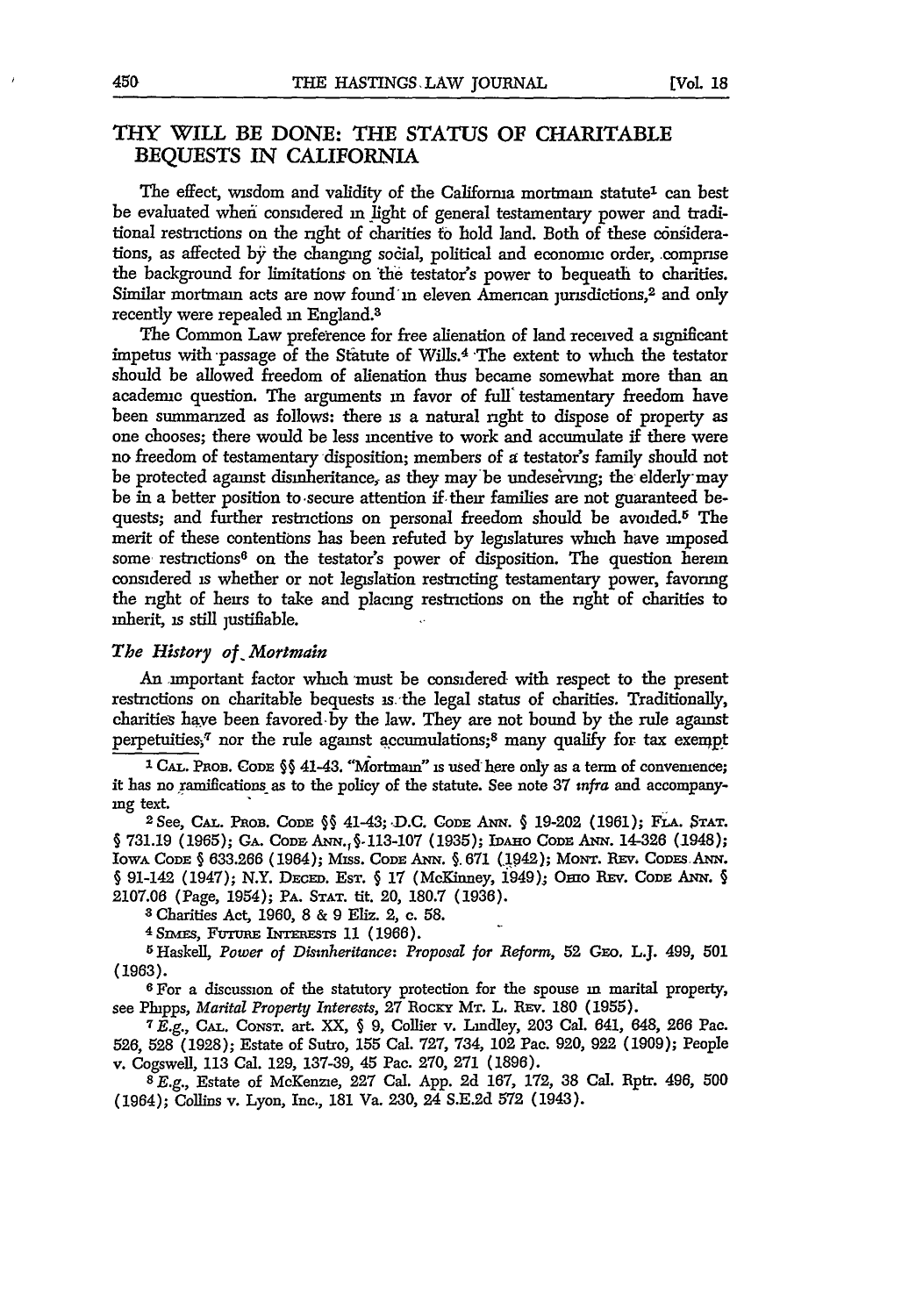status,<sup>9</sup> and courts will attempt to put gifts to charities in force.<sup>10</sup> In addition, the English chancery courts openly favored charities, $^{11}$  as did Parliament.<sup>12</sup> The logical reasons for this favoritism were the natural predilection for an agency dedicated to the doing of good works, and an appreciation for the corresponding reduction of claims on the public purse.<sup>18</sup>

However, the protection of charitable interests was not uniformly advocated. There were two powerful forces **in** feudal England, the Crown and the nobility, that disliked seeing real property pass into the control of charities. Since charitable corporations do not die, the lord of the fee was prevented from collecting **Ins** customary feudal dues on succession and thus feudal revenues were in danger of extinction.<sup>14</sup> Extensive landholdings came under the control of the church as dying testators attempted to gain spiritual salvation at the expense of their waiting heirs.<sup>15</sup> The increasing percentage of land owned by the ecclesiastical corporations prompted the mortmain statutes, which were the "effort of the civil power to curb the influence of the spiritual power, and check a dangerous tendency to enrich corporations of a religious or eleemosynary character."<sup>16</sup>

One of the first legislative enactments against charitable alienations **in** England was the Magna Charta,17 which prohibited gifts of land to religious houses and voided any attempts to so convey by allowing the lord of the fee to reenter. This was followed by a history of legislation closing loopholes found by lawyers attempting to avoid the effect of the statute.<sup>18</sup> The early history of English mortmain was culminated during the reign of Henry VIII, who effectively curbed the mounting wealth and power of the ecclesiastical corporations **by** confiscating

12 E.g., Erection of Hospitals Act. 1597, 39 Eliz. 1, c. 5, § **1** (allowed the establishment of charitable corporations for hospitals, churches, poorhouses and houses of correction); Construction of Churches Act, 1803, 43 Geo. **3,** c. 108 (allowed gifts of'land to churches); Greenwich Hospital Act, **1829,** 10 Geo. 4, **c. 25** (allowed trustees of Greenwich Hospital to hold land without a Crown license); School Sites Act, 1844, 7 & **8** Vict. **c. 37** (allowed deeds of land without valuable consideration to establish schools for the poor).

<sup>13</sup> Bristowe, *Legal Restrictions on Gifts to Charity*, 7 L.Q. Rev. 262, 266 (1891). 14Joslin, *"Mortmatn" in Canada and the United States: A Comparative Study,* 29 CAN. B. REv. 621 (1951).

**<sup>15</sup>PtnozAT,** TisE Cmuosrrms **AND** LAw **OF** Wanis **131 (1876).**

**'Old.** at **132.**

**<sup>179</sup>**Hen. **3,** c. **36 (1225),** reenacted as, **25** Edw. **1, c. 36 (1297). <sup>18</sup>**See, e.g., A Statute of Mortmamn, **1279, 7** Edw. **1,** st. 2 (allowed entry by the lord of the fee on alienation of any lands in mortmam); Statute de Donis Conditionalibus, **1285, 13** Edw. **1, c. 32** (circumscribed the right of the church to use common recovery); Statute of Qua Emptores, 1290, **18** Edw. **1,** c. **1** (provided that no sales of lands or tenements into mortmain would be permitted); Mortmain Act, 1391, **15** Rich. 2, **c.** 5 (practice of converting lands lying near churches for grave purposes **by** papal bulls without Crown license was prohibited); Assurances to Charitable Uses Act, 1531, **23** Hen. 8, c. **10** (prohibited all assurances and trusts of land to the use of parish churches, guilds, and fraternities **if** over twenty years duration).

**<sup>9</sup>**INT. 1Ev. CoDE of 1954, § **170** (income tax), § 2055 (estate tax), § **2522** (gift tax).

**<sup>10</sup>** See Estate of Thomasson, 245 A.C.A. 844, 852, 54 Cal. Rptr. 229, 233 (1966); *SIMES, The Dead Hand Achieves Immortality: Gifts to Charity, in PuBLIC POLICY AND* THE DEAD HAND 110 (1955).

*<sup>&</sup>quot;1* E.g., Sonley v. Cloclanaker's Co., **1** Bro. CC. **81, 28** Eng. Rep. 998 (1780).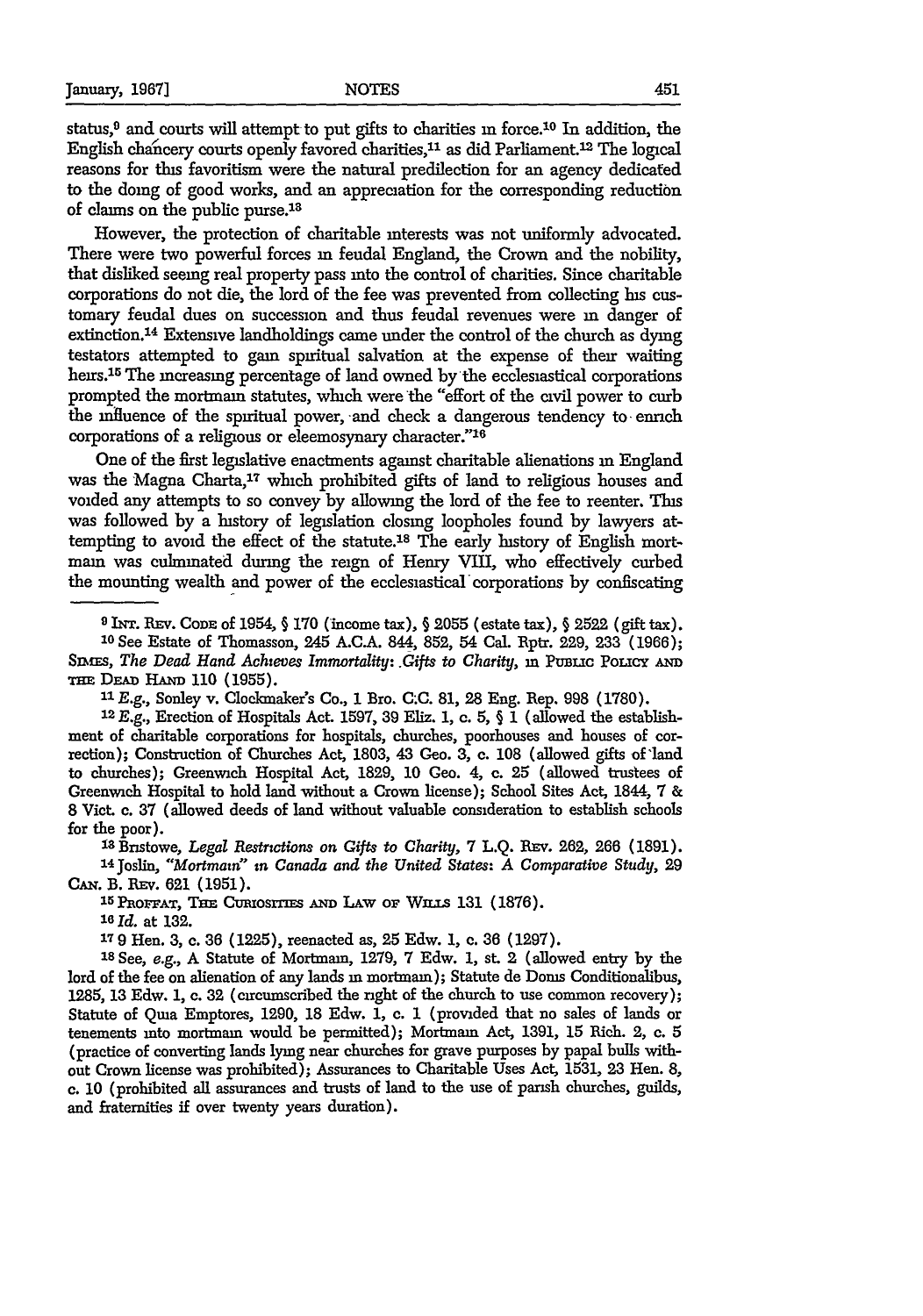their holdings.<sup>19</sup> Elizabeth I ameliorated the restraints on charitable gifts because the prohibition of religious charities had significantly reduced the amount of nonstate support available for worthy causes, and it was thought wise to encourage private charitable activities.<sup>20</sup> Encouraged by this policy, testators could and did make large provisions for non-superstitious charities. 21 As large acreages continued to pass into the control of the so-called "dead hands"22 of charity, it became obvious that the reasons for initially passing the mortmain act were not being met.<sup>23</sup> In order to retard the shift of land ownership to charitable corporations, further legislation was passed in 1736, precluding the gift or conveyance of any lands, tenements or hereditaments, or momes to be expended **in** the purchase of such "to or upon any person or persons, bodies politic or corporate, or otherwise **in** trust or for the benefit of any charitable use whatsoever **"24** Subsequently, the English statute was reenacted by the Mortmain and Charitable Uses Act of 188825 prohibiting the conveyance of real property to or for the use of a charity unless a license in mortmain was received from the Crown.28 This act otherwise continued the main provisions of the Georgian Mortmain statute.<sup>27</sup> At the adoption of the 1888 act, three reasons were given in favor of restricting charitable bequests, namely, to prevent disinheritance, to prevent death bed charity, and to prevent tie ups of land.28 It is evident, however, that these reasons did not justify the statute. The Common Law had no particular concern with

**39** Monastery Confiscation Act, 1535, 27 Hen. 8, **c. 28** (confiscated church possessions for the King, his heirs and assigns); Dissolution of Monasteries and Abbies Act, **1539, 31** Hen. 8, c. **13** (extended confiscation policy and insured that such properties would go to the King); St. John of Jerusalem Act, 1540, **32** Hen. **8, c.** 24 (confiscated Church hospital m Palestine).

**2035** Eliz. **1,** c. 7, § 27 (1593) (allowed any person, for a twenty year period, to convey land m fee sinple to houses of correction and abiding houses); Erection of Hospitals Act, 1597, **39** Eliz. **1,** c. 5, *§* **1** (allowed the establishment of charitable corporations for hospitals, churches, poorhouses and houses of correction).

**219** Ceo. 2, c. **36** (1736) (preamble).

22 The derivation of the term has been explained **in** various ways. One explanation was that the land no longer yielded services to the feudal lord, such as wardships, reliefs, etc., and that the lands were thus like "dead hands" to the lord because they gave him no service. CoxE, Lrrr.rro N 2, **b.** (Coventry ed. 1830). Blackstone attributed the term's derivation to the fact that the clergy were regarded as dead men **by** the law, so the land held by them was in effect held by dead hands. I BLACKSTONE, COMMENTARIES 479 (10th ed. 1787). **<sup>23</sup>**LovE\_.Lss, WuaLs **257** (12th ed. 1839).

**<sup>24</sup>9** Geo. 2, c. **36.** An exception was allowed m the case of gifts made **by** deed, indented, sealed and delivered m the presence of two witnesses at least one year before the death of the donor.

2551 & 52 Vict. c. 42 (amended by 55 **&** 56 Viet. c. 11 (1892).

<sup>2</sup> 6 Alienation of land m mortmain was allowable when a license m mortmain was received by the charity from- the Crown. The key statutes governing the licensing prior to 1888 were: Ordinatio de Libertatibus perquirendis, 1299, 27 Edw. **1,** stat. 2; **A** Statute of Amortismg Lands, 1306, 34 Edw. **1,** stat. 3; Encouragement of Charitable Gifts Act, 1696, 7 & 8 Will. 3, c. 37.

**279** Geo. 2, **c. 36 (1736).**

**28** Bnstowe, *supra* note 13, at 268.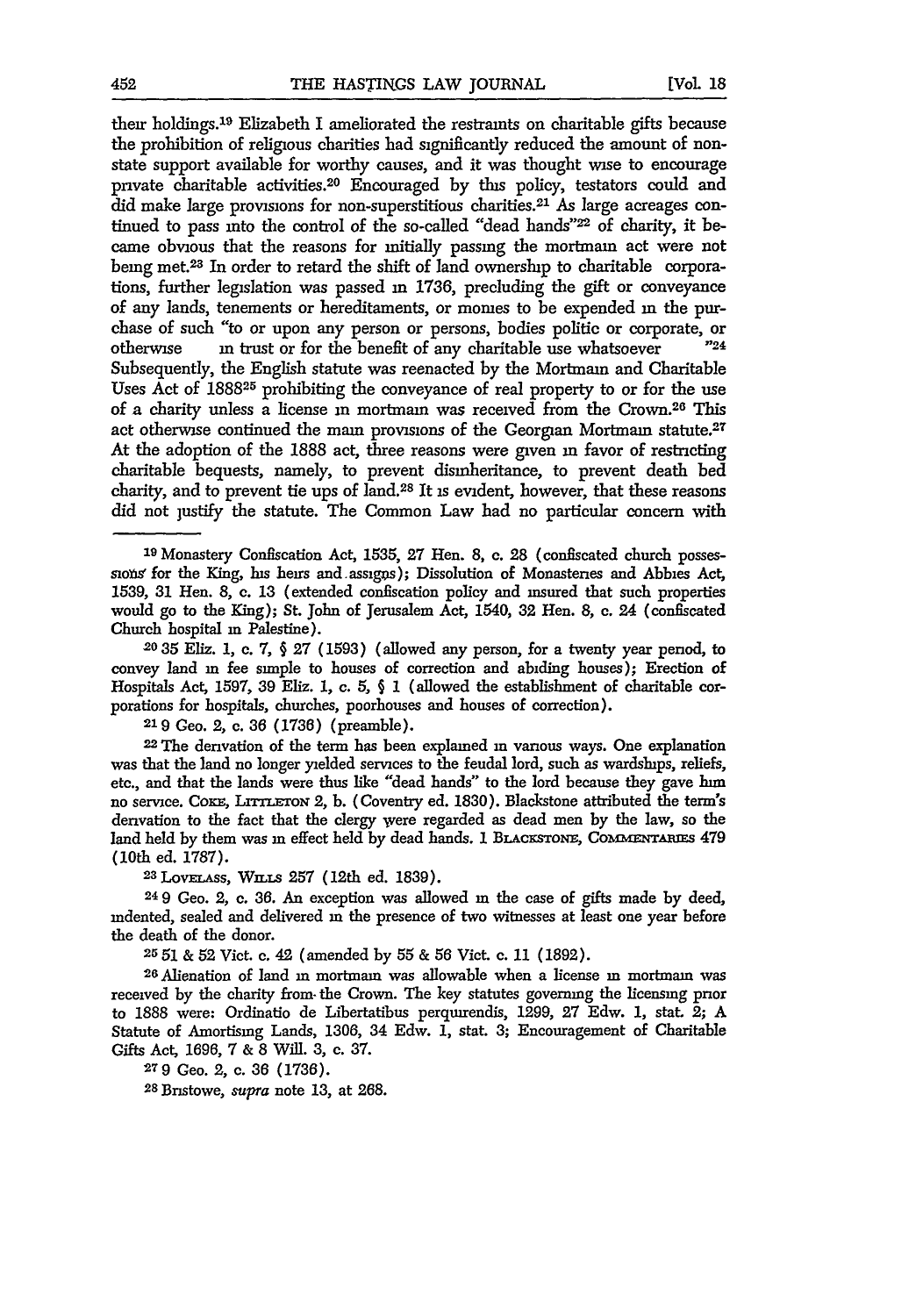preventing dismheritance,<sup>29</sup> nor did it prevent disposition of personality to charity.<sup>30</sup> Death bed charity was not necessarily less worthy than other charity,<sup>31</sup> and the benefit accruing to the public from a charitable gift was greater than that accruing from the same property **in** private ownership.32 The history of mortmain is long, and the reasons given to justify the policy have varied at different periods in history. The modern statutes must be viewed against this historical background since they continue the pattern of discrimination against the charities' right to inherit.

The purpose of the statutes is the protection of the testator's family against disinheritance. The American statutes usually have three common provisionspercentage restrictions,<sup>33</sup> a protected class<sup>34</sup> and a time period within which gifts are controlled.<sup>35</sup> The first two of these show the shift in purpose from protection of the Crown and nobility to protection of the interests of the heirs. Percentage restrictions on the amount of the charitable gift allow *both* the heirs and the charity to share in the estate of the testator. Furthermore, limiting the effect of the statute to a protected class allows the charity to take except when members of such a class survive. The time periods are based on the theory that the will may be less rational when the testator makes it with fear of impending death; he may not reasonably consider the objects of his natural bounty.<sup>36</sup> These statutes are not "mortmai" in the strict sense of the term **in** that they are not hostile to the charity's power to take,<sup>37</sup> but they are an additional limitation on testamentary power. They are intended to "protect private rights, or more accurately stated, private expectancies"38 on the part of the testator's family. The policy behind the legislation affecting testamentary capacity was influenced **by** the

wealth was **in** personalty, rather than real property. See THE Wouz **ALMANAC** 102 (Chicago World, 1888). **<sup>31</sup>**Bnstowe, *supra* note **13,** at 269. *<sup>3</sup>*

<sup>32</sup> SIMES, The Dead Hand Achteves Immortality: Gifts to Charity, in PUBLIC POLICY AND THE DEAD HAND 116 (1955). In addition, feudal tenures had been abolished. The only feudal incident remaining **by** this time was escheat. Obviously, the object of mortmain could no longer be to secure feudal tenures.

**<sup>33</sup>***E.g.,* **CAL. PnoB. CODE §** 41; N.Y. DECED. EsT. § 17 (McKinney, 1949).

**<sup>34</sup>**E.g., CAL. Pnon. **CODE** §§ 41 **&** 43; N.Y. DEcED. EsT. § 17 (McKinney, 1949). *35Ibid.* For an excellent discussion of the current American statutes, see Fisch, *Restrictions on Charitable Giving,* **10** N.Y.L.F 307 (1964).

**36** *"The* reason for the time periods **is** that a testamentary gift given **in** a will made a considerable time prior to the testators death, at a time when he **is** not motivated **by** a death bed fear of hell and the need of purchasing heavenly bliss, is not as likely to be improvident as a charitable gift influenced **by** the fear of death, purgatory and the npending judgment." **1 PAGE,** WinS § **3.16,** at **108 (2d** ed. **1952).**

**37 E.g.,** Estate of Dwyer, **159** Cal. 680, **687, 115** Pac. 242, 245 **(1911);** Estate of Guitierrez, 220 Cal. App. **2d 6, 33** Cal. Rptr. **593 (1963).** See *In* re Webster's Estate, **178** Misc. 342, **33 N.Y.S.2d 862** (1942).

**38 1 PAGE,** *op. cit. supra* note **36,** § **3.15,** at **105.**

**<sup>29</sup> The** abolishment of the "Custom of London" **in** 1724 ended the only protection for the spouse (except for dowry and curtesy) and children-the doctrine of reasonable parts. For a discussion of the history of disinheritance, see Calm, *Restraints on Disnheritance,* 85 **U. PA.** L. REv. 139 (1936). See *In re* Kaufman, **117** Cal. 288, 49 Pac. **192** (1897) for a case expressing the contemporary California position. **<sup>30</sup>**It may be surmised that by 1888 **in** England a substantial part of the nation's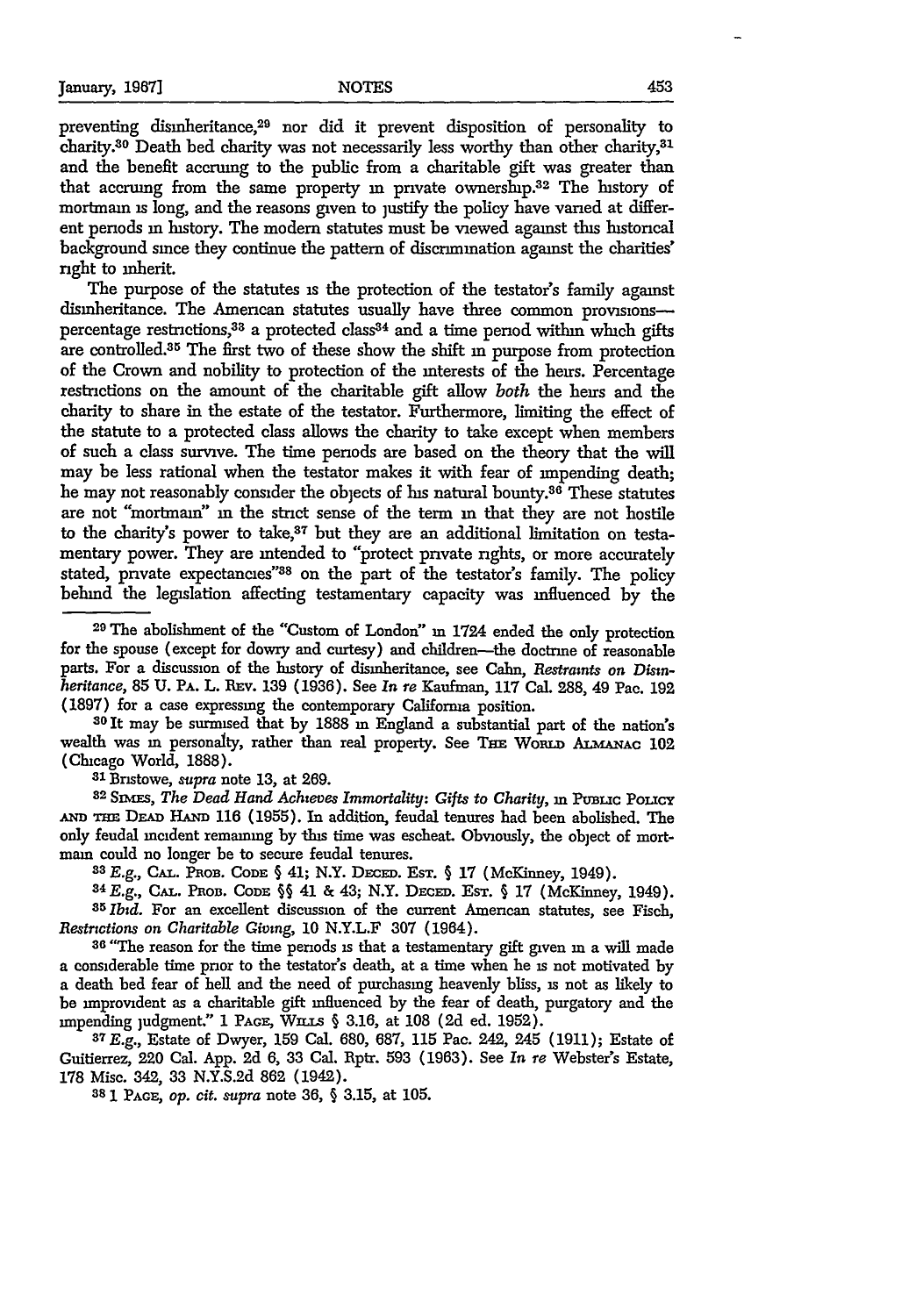opimon.that a man near death is not as able to rationally make a choice between **Ins** family, who are the objects of his natural bounty, and charity, as he may be *in* less extreme times.<sup>39</sup>**All** of the modem statutes seem to be predicated on this opimon. <sup>40</sup>

#### *The California Legislation Restricting Charitable Bequests*

The present California statute, Probate Code sections 41-43, voiding gifts to charity unless the will was executed prior to thirty days before death, originated in 1874.<sup>41</sup> Permissible gifts are limited to one-third of the estate if the testator leaves heirs within the protected class, even though the will may have been executed prior to the insulating time period. Both specific and residuary bequests

*39 Id. §* **3.16,** at **108.**

*4o Fisch, supra* note **35.**

41 AcTs, Amm-AToRy or Tim **CoD,** ch. 304, **p.** *275* (1874), reenacted **by CAL.** STATS. **1931, c. 281,** p. 589, *§§* 41-43, without substantial change. See note 50 *tnfra,* for text of **§** 41 as then enacted. The present code sections are as follows:

**§** 41. No estate, real or personal, may be bequeathed or devised to any charitable or benevolent society or corporation, or to any person or persons **in** trust for charitable uses, **by** a testator who leaves a spouse, brother, sister, nephew, niece, descendant or ancestor surviving him, who, under the will, or the laws of succession, would otherwise have taken the property as bequeathed or devised, unless the will was duly executed at least **30** days before death, such devises and legacies shall be valid, but they may not collectively exceed onethird of the testator's estate as against his spouse, brother, sister, nephew, niece, descendant or ancestor, who would otherwise, as aforesaid, have taken the excess over one-third, and if they do, a pro rata deduction from such devises and legacies shall be made so as to reduce the aggregate thereof to one-third of the estate. All property bequeathed or devised contrary to the provisions of this section shall go to the spouse, brother, sister, nephew, niece, descendant or ancestor of the testator, if and to the extent that they would have taken said property as aforesaid but for such devises or legacies, otherwise the testator's estate shall go in accordance with his will and such devises and legacies shall be unaffected.

Nothing herein contained is intended to, or shall be deemed or construed to vest any property devised or bequeathed to charity or in trust for a charitable use, **in** any person who **is** not a relative of the testator belonging to one of the classes mentioned herein, or in any such relative, unless and then only to the extent that such relative takes the same under a substitutional or residuary bequest or devise in the will or under the laws of succession because of the absence of other effective disposition **in** the will.

**§** 42: Bequests and devises to or for the use or benefit of the State, or any mumcipality, county or political subdivision within the State, or any institution belonging to the State, or belonging to any municipality, county or political subdivision within the State, or to any educational institution which **is** exempt from taxation under section la of Article XII or section **10** of Article IX of the Constitution of this State and statutes enacted thereunder, or for the use or benefit of any such educational institution, or made by a testator leaving no spouse, brother, sister, nephew, niece, descendant or ancestor surviving **by** whom the property so bequeathed or devised would have been taken if said property had not been so bequeathed or devised, are excepted from the restrictions of this article.

§ 43: Nothing in this article contained shall apply to bequests or devises made by will executed at least six months prior to the death of a testator who leaves no spouse, child, grandchild or parent, or when all of such heirs, **by** a writing executed at least six months prior to his death, shall have waived the restriction.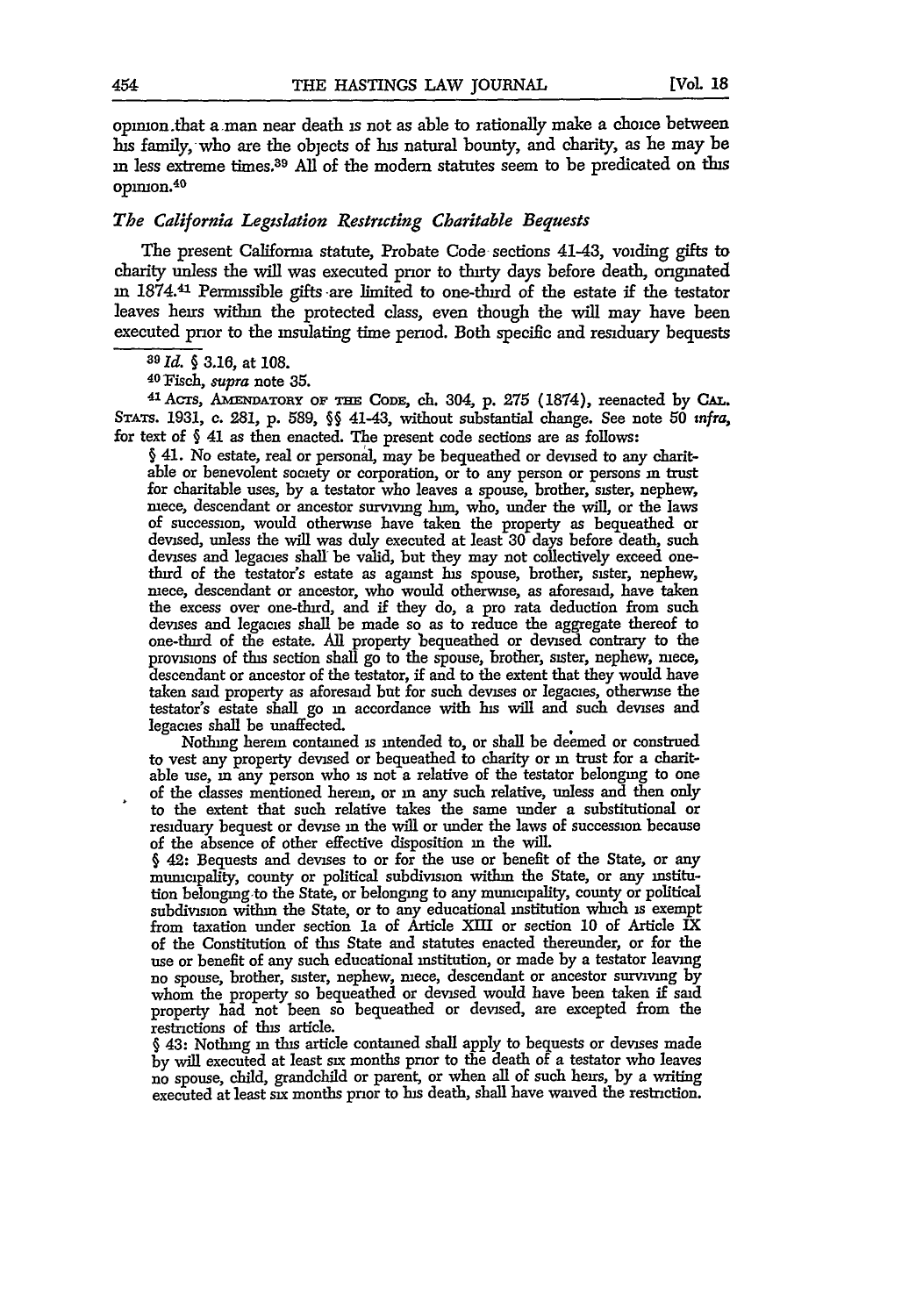are under the purview of the statute.<sup>42</sup> In general, specific bequests will be effectuated before provision is made for residuary bequests,<sup>48</sup> and when both are present'im the will, only the excess above the specific bequest to "the naxmum permissible one-third of the estate will pass to the residuary legatee.<sup>44</sup> The statute does not limit gifts to individuals for charitable purposes, but only gifts to charitable corporations, societies, or gifts in trust for charitable uses.<sup>45</sup> It does not void gifts but only requires that they be reduced to legal limits.46 It applies to foreign wills of testators who have either real<sup>47</sup> or personal property<sup>48</sup> in the state.

The present statute **is** the sam6 as the provision enacted in 1874 with the exception of two amendments subsequently prompted **by** cases. In *Estate of* Garthwaite,<sup>49</sup> testatrix died without legal heirs and with a will executed within the prohibited period. The court ruled that under the statute as it then stood<sup>50</sup> the gift was void, and so escheated to the state. This obviously unjust result was remedied by the elimination of the general term "legal heirs" and the substitution of a limited protected class of heirs,<sup>51</sup> and by the further provision that, in the absence of a member of the protected class, the estate would pass as provided by the will.<sup>52</sup> This amendment has relaxed limits on charitable bequests by narrowing the class of persons who could challenge.<sup>53</sup>

The case commonly credited with inducing the legislature to add the last paragraph to section 41 is *Estate of Broad.64* There, testator executed a will within thirty days of death. He devised his estate to charity with a residuary clause **in** favor of twelve legatees, none of whom were relatives, and ignored his meces and nephews. The court construed the statutes to mean that if the testator were survived by *any heirs* within the protected class, then the bequest to charity would fail. Justice [now Chuef Justice] Traynor's dissent attacked the decision stating that the bequest to charity should fail only if there were surviving heirs

42 Estate of Hamilton, 181 Cal. 758, 186 Pac. 587 (1919).

43 *Id.* at **762, 186** Pac. at 588.

*44 Ibid.*

*45 Id.* at **772, 186** Pac. at 592; *accord,* Estate 'of Stemman, 35 Cal. App. 2d **95,** 94 **P.2d 821 (1939).**

**46** Estate of Hamilton, *supra* note 42.

47Estate of Dwyer, **159** Cal. **680, 115** Pac. 242 **(1911).** 48 Estate of Layton, **217** Cal. 451, **19 P.2d 793 (1933);** Estate of Sloane, **171** Cal. 248, **152** Pac. 540 **(1915).**

**49 131** Cal. App. **321,** 21 P.2d '465 **(1933). <sup>50</sup>**"No estate, real -or personal, may be bequeathed or devised to any charitable or benevolent' society or corporation, or to any person or persons **in** trust for charitable uses, except the same be done by will executed at least thirty days before the death of the testator. If so made at least thirty days before death, such devises and legacies shall be valid, but they may not collectively exceed one-third of the estate of a testator who has legal heirs, and if they do, a pro rata deduction from such devises and legacies shall be made so as to reduce the aggregate thereof to one-third of the estate. **All** dispositions of property made contrary hereto shall be void, and go to the residuary legatees or devisees or heirs, according to law." Cal. Stats. 1931, c. 281, p. 589, § 41.

51 **CAL. PROB.** CODE § 41.

**52See** Estate of Mautner, **38** Cal. **App. 2d** 521, **101** P.2d 520 (1940) in which an estate passed to charity.under a similar fact situation.

a Estate of Davison, **96** Cal. App. 2d 263, **215** P.2d 504 (1950).

**5420** Cal. **2d** 612, **128 P.2d 1** (1942).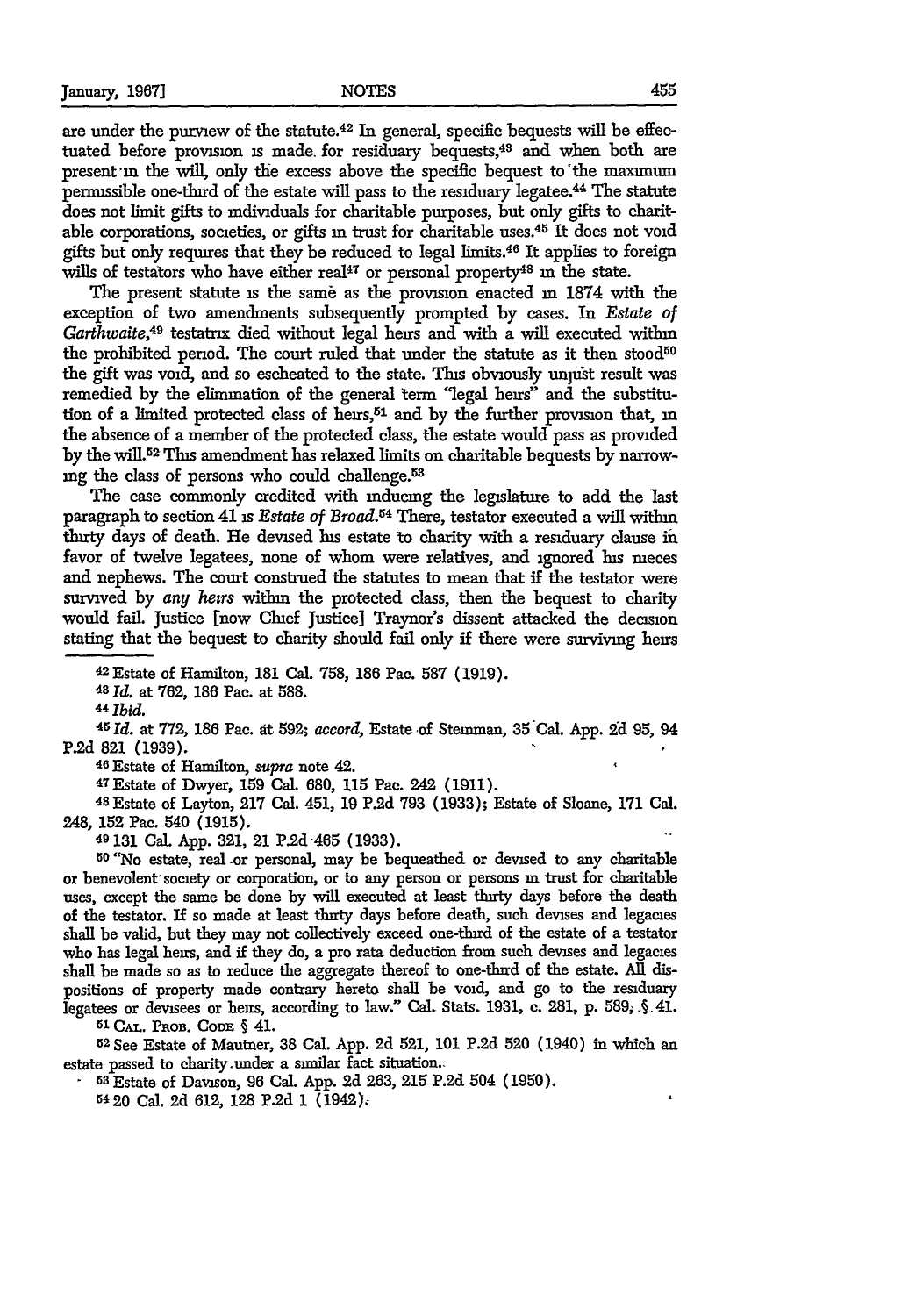of the protected class who could take under the will as residuary legatees or by the laws of succession as heirs at law. This opinion was apparently shared by the legislature, which then amended the statute to preclude a member of the protected class from taking unless he could take under the will or by intestate succession.<sup>55</sup>

#### *Construction of the Statute*

In general, the courts have been forced to regard the California statute as a limitation on "the right of the testator to dispose of Is property **in** accordance with his own inclinations and desires."<sup>56</sup> As such, the statute is strictly construed against those who are challenging the gift to charity.<sup>57</sup> Although collateral heirs outside of the protected class may have rights in the estates of intestates under other sections of the Probate Code, the courts have held that only those who have rights under sections 41-43 will be allowed to challenge bequests to charity.<sup>58</sup>

The right to challenge a will under Probate Code sections 41-43 **is** not the same as a general right to contest.<sup>59</sup> The basis of the general right has been held to be an illegal deprivation of a property right which attaches to the heir on the death of the ancestor, $60$  and which can be prosecuted by a later dying heir's personal representative.<sup>61</sup> In contrast to this, the right of an heir to challenge a charitable bequest is not a property right until he asserts **it,62** but is merely a privilege given him by statute. The right to object to a charitable bequest **is** personal, and the benefits which flow therefrom are personal and extend only to those of the enumerated classes who have filed objections.<sup>63</sup> Indications are that the courts will refuse to allow heirs from outside the protected class to gain benefits from a challenge by a protected heir.<sup>64</sup> The right to challenge does not pass to the representative of a decedent heir as part of his estate, $65$  although once the heir has asserted the right, his administrator has been permitted to continue with the suit.<sup>66</sup>

**55 CAL. PnOB. CODE** § 41.

*<sup>50</sup>In re* Plaster's Will, 266 App. Div. 439, 43 **N.Y.S.2d 1, 3** (1943), construed the New York statute, and was quoted with approval **in** Estate of Bunn, **33** Cal. 2d 897, 900, 206 **P.2d** 635, **637** (1949).

**<sup>57</sup>**Estate of Bunn, *supra* note **56,** at 900, **206 P.2d** at 637; Estate of Davison, 96 Cal. App. 2d 263, **215 P.2d** 504 (1950). <sup>5</sup> <sup>8</sup> Estate of Jephcott, 115 Cal. App. 2d **277, 251 P.2d** 1001 (1953); Estate of

Randall, **86** Cal. App. **2d** 422, 194 **P.2d.709** (1948). In addition, the courts have **ex**pressly stated that amendments to one section of the article enlarging the class of people who may challenge would not also amend other sections. See Estate of Mealy, **91** Cal. App. **2d 371,** 204 **P.2d 971** (1949); Estate of Cottrill, 65 Cal. App. 2d 222, **150 P.2d** 214 (1944).

**5 <sup>9</sup>**Estate of Hughes, 202 Cal. **App.** 2d 12, 20 Cal. Rptr. 475 **(1962).** 60Estate of Baker, **170** Cal. 578, 586, **150** Pac. 989, 992 **(1915).**

*61 Id.* at **587, 150** Pac. at **993.**

**6** Estate of Sanderson, **58 Cal. 2d 522, 25** Cal. Rptr. **69, 375** P.2d **37 (1962);** Estate of Adams, 164 Cal. **App.** 2d **698, 709, 331 P.2d** 149, **156 (1958).**

**63** Estate of Guitierrez, 220 Cal. **App.** 2d 6, **33** Cal. Rptr. **593 (1963).**

64 *Tbzd.*

65Estate of Bunn, **33** Cal. **2d 897,** 206 **P.2d 635** (1949). <sup>8</sup>

6Estate of Sanderson, 58 Cal. **2d** 522, 375 **P.2d 37 (1962);** Estate of Guitierrez, 220 Cal. App. **2d** 6, 33 Cal. Rptr. 593 **(1963).**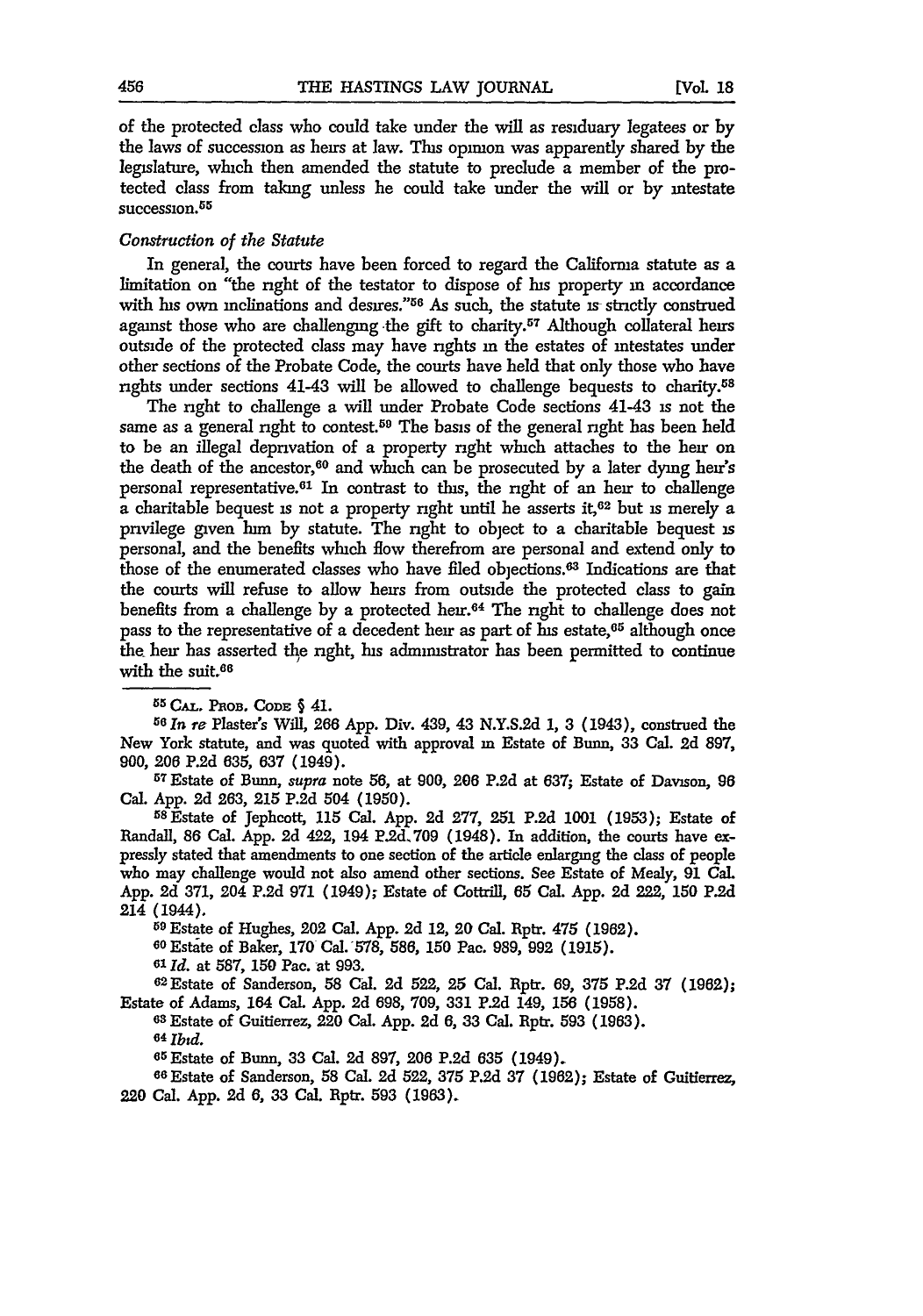Community property law has had its own impact on court interpretation of the statute. Children from a former marriage of a predeceased spouse have no standing to void the bequest even though community property from the first marriage comprises part of the estate of the testator, and although they have rights to intestate shares under other sections of the Probate Code. $^{67}$  An even more complicated situation is presented when heirs of a later dying spouse challenge an estate which is comprised of community property. Since, under Probate Code section 228, one-half of the estate falling into intestacy would return to the family of the predeceased spouse, the challenging heirs of testator can only take one-half of the amount over the permissible one-third to charity, with the other half going under the will to the charity.<sup>68</sup>

The statute has presented many other problems for the court to consider. When, for example, there are successive estates, and the non-charity life tenant has a power to invade the corpus, it **is** difficult to calculate the value of the charity's remainder interest. **In** such cases, the life tenant has been allowed to surrender his tenancy and purchase an annuity, thus facilitating the determination of the relative values. 69 Further, courts will allow members of the protected class to challenge and void the gift on appeal from a decree of distribution,<sup>70</sup> provided, however, that the decree has not become final.71 The bequest cannot be challenged after a final decree of partial distribution has been entered, even though it may **be** readily apparent that the one-third limit has been exceeded.72 Codicils to the will added during the prohibited period have been held not to invalidate the charitable bequest on challenge if they do not enlarge the amount given to the charity or change the terms of the bequest.78 The Califorma courts have held that the estate to which the one-third limitation applies **is** the gross estate less administration costs, federal estate taxes and proved debts.<sup>74</sup> This value is ascertained as of the date of distribution,75 and the base estate **is** not ]ust that within the jurisdiction of the court, but the total estate wherever located.<sup>76</sup>

As might be expected of any law that limits testamentary power, many methods have been used to avoid the effect of the mortmain statutes. The emphasis on strict construction has led to the conclusion that such statutes are only applicable to dispositions that are strictly testamentary.<sup>77</sup> It has been hypothesized

**67Estate** of Jephcott, 115 Cal. App. **2d** 277, 251 P.2d 1001 (1953).

OsEstate of Randall, 86 Cal. App. 2d 422, 194 **P.2d** 709 (1948).

**69Estate** of Nicely, **235** Cal. App. **2d** 174, 44 Cal. Rptr. 804 (1965). But **cf.** Estate of Hughes, 202 Cal. App. **2d** 12, 20 Cal. Rptr. 475 (1962); Estate of Gorchakoff, **108** Cal. App. **2d** 44, 238 P.2d 121 (1951); Estate of Campbell, **175** Cal. 345, 165 Pac. **931** (1917).

**70** Estate of Moran, 122 Cal. App. **2d 167,** 264 P.2d 598 (1953).

**71** Estate of Adams, 164 Cal. App. **2d** 698, **331 P.2d** 149 (1958).

**72** Estate of Lingg, **71** Cal. App. **2d** 403, **162** P.2d 707 (1945).

*"1* E.g., Estate of McDole, 215 Cal. 328, **10** P.2d 75 (1932); Estate of McCauley, **138** Cal. 432, **71** Pac. 512 (1903); Estate of Herbert, **131** Cal. App. 2d **666, 281** P.2d 57 (1955); Estate of Pence, **117** Cal. App. 323, 4 P.2d 202 (1931).

74Estate of Dwyer, **159** Cal. 680, 115 Pac. 242 (1911); Estate of Moore, **219** Cal. App. 2d 737, 33 Cal. Rptr. 427 (1963).<br><sup>76</sup> Estate of Campbell, 175 Cal. 345, 165 Pac. 931 (1917).

76Estate of Dwyer, 159 Cal. 680, 115 Pac. 242 (1911).

**77** President of Bowdon College v. Merritt, 75 Fed. 490 (N.D. Cal. 1896); Ruther-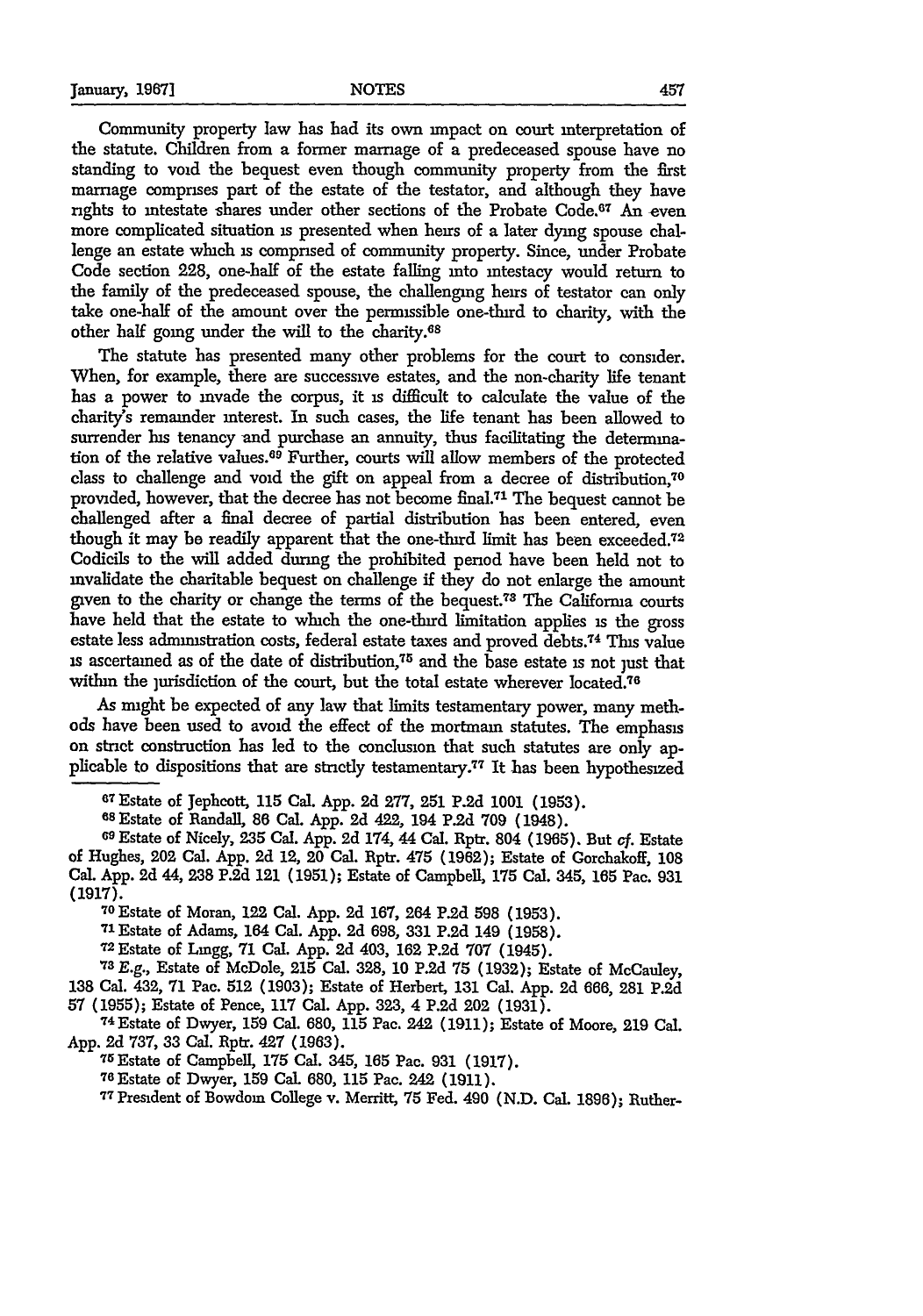that the same methods used to avoid the widow's share can be used to avoid the mortmain statutes.<sup>78</sup> This would indicate that joint tenancy with a charity, $79$ the charity as beneficiary of a life insurance policy, $80$  and a joint bank account arrangement with a charity<sup>81</sup> could all be used. Another method of circumvention would be to have the testator create an inter vivos charitable trust reserving to himself a power of revocation and a life interest.<sup>82</sup> One authority has commented that even if such trusts are executed a short time before death and include amounts above the maximum permissible amount, they will be allowed.<sup>83</sup> Death bed deeds have been held to operate outside the statute,<sup>84</sup> thereby affording another alternative to the dying donor.

The testator can even avoid the effect of the statute within the four corners of the will. Courts have allowed gifts to a person with a request in the will to use the gift for charitable purposes.<sup>85</sup> Although this does not create a legally enforceable trust, the testator can choose someone who would feel an obligation to use the bequest as requested.88 California courts, by their construction of the mortmain statute, have allowed a simple method of circumvention. Since heirs cannot challenge the bequest unless (and to the extent that) they can take either under the will or **by** intestate succession, the possibility of a challenge can easily be precluded **by** inserting clauses providing for alternative takers. outside the protected class in -the event that the gift to charity fails.87 Such clauses for the benefit of third parties will prevent any of the estate from falling into intestacy, and so will prevent the heirs from takang by the laws of succession. If the relatives cannot take, they will not be permitted to challenge and the will stands as written.88

Thus, it can be concluded that the status of charitable bequests in Califorma is dependent upon the interplay of three factors: the amount of the bequest, the presence or absence of residuary or substitutional clauses for the benefit of third parties, and the existence or non-existence of heirs within the protected class. The cases also indicate that whenever possible the courts will attempt to effectuate charitable bequests.

ford v. Ott, 37 Cal. App. 47, 51, 173 Pao. 490, 491 (1918); **1 PAGE,** *op. cit. supra* note 36, § 3.20, at 121.

**78 1 PAGE,** *op. cit. supra* note 36, **§** 3.20, at 119.

**<sup>79</sup>***E.g.,* Hart v. Hart, 194 Misc. 162, 81 N.Y.S.2d 764 (1948).

*<sup>80</sup>E.g.,* Mitchell v. Mitchell, **290** N.Y. 779, 50 N.E.2d **106** (1943).

**s** E.g., Ibey v. Ibey, 93 N.H. 434, 43 A.2d 157 (1949). <sup>8</sup>

2 Wells Fargo Bank v. Superior Court, **32** Cal. 2d **1,** 8, **193 P.2d 721, 725** (1948).

**83 1** Scorr, ThusTs, § **57.5,** at 473-74 **(2d** ed. **1956).**

**<sup>84</sup>**President of Bowdom College v. Merritt, **75** Fed. 480 **(N.D.** Cal. **1896).** <sup>8</sup> <sup>5</sup> Estate of Sanderson, 58 Cal. **2d** 522, **'25** Cal. Rptr. 569, **375** P.2d **37 (1962);**

Estate of Purcell, **.167** Cal. **176, 179, 138** Pac. 704 (1914) (dictum).

**<sup>86</sup>***Ibid.*

**87** Estate of Randall, **86** Cal. App. **2d** 422, 194 P.2d **709** (1948); Estate of Davis, 74 Cal. App. **2d** 357, **168 P.2d 789** (1946). It should be noted that **it** is unsafe to use an individual as residuary legatee, as his death prior to that of the testator will cause his gift to lapse and fall into intestacy. It is perhaps best to use a California non-profit educational institution as residuary legatee, as this will guarantee that the charity will get the whole gift. See **CAL.** PnoB. **CODE** § 42.

**<sup>8</sup> <sup>8</sup>**Estate of Haines, 76 Cal. App. **2d** 673, **173** P.2d 693 (1946); Estate of Davis, 74 Cal. App. **2d 357,** 168 P.2d 789 (1946).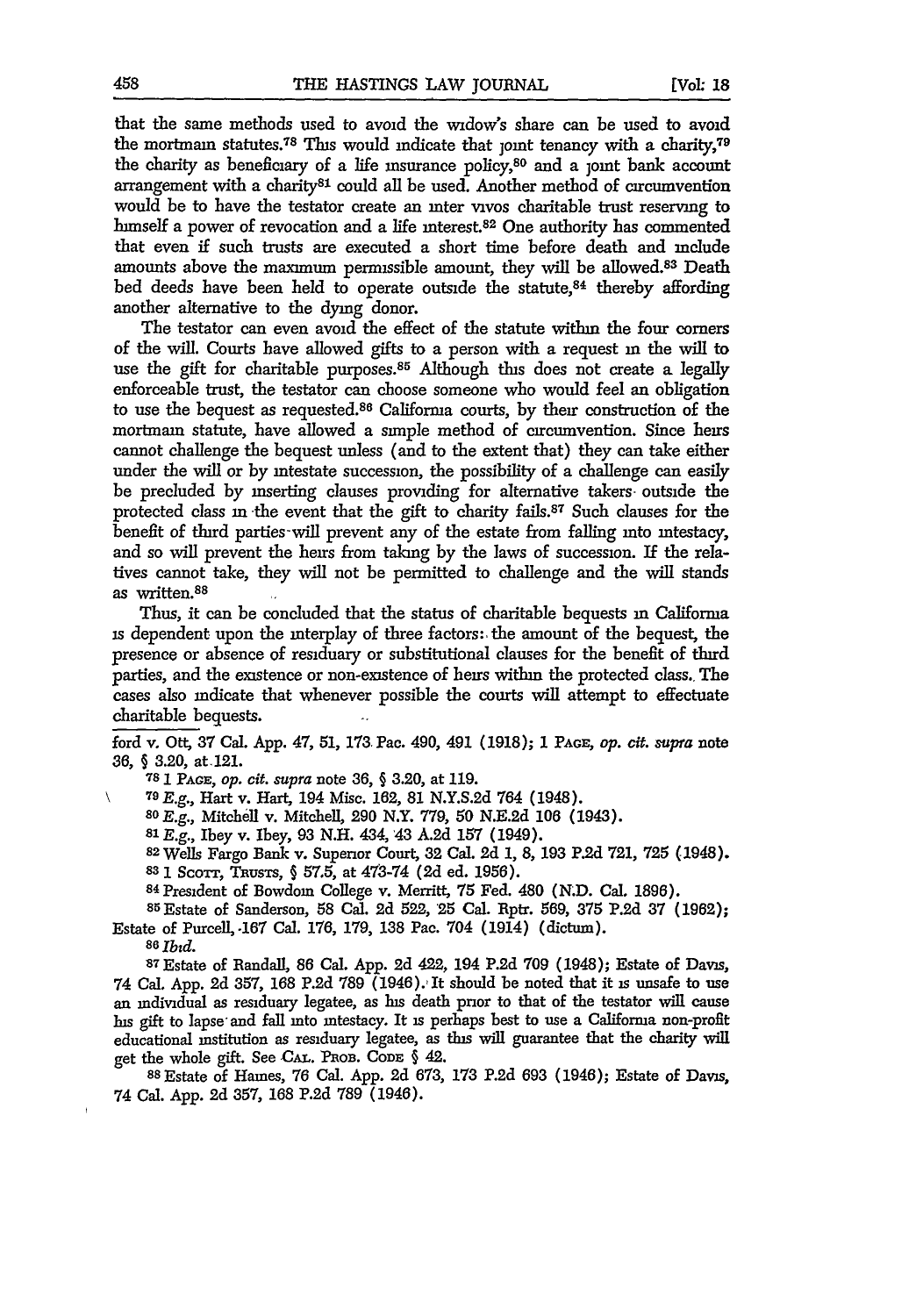#### *Efficacy of the Statute and Desirability of Reform*

A discussion of the efficacy of the California mortmain statute must cover three topics: the intent of the legislature **in** enacting the code provisions, whether the courts have effectuated this intent in practice, and the resulting effect of the statute. This discussion must necessarily precede any consideration of alternatives to the present statute.

The legislative intent behind the California statute was to protect the heirs of the testator, rather than to prevent charities from holding an excessive amount of property.<sup>89</sup> It was surmised that during the last period of the testator's life he would become less conscious of those with whom he had natural ties of love and affection, and more concerned with remembrance after death and eternal salvation.<sup>90</sup> In actual practice, however, the courts have not effectuated this intent. In their determination of violations, they have favored the charities at the expense of the heirs. One explanation of the attitude of the courts may be that, even though strict construction of the statute could lead to the prevention of all excessive gifts to charity during a certain period of the testator's life, such preclusion was beyond the contemplation of the legislature.<sup>91</sup>

The actual effect of the statute resulting from the court's interpretation is an unfortunate one. It has been summenzed by Professor Richard R. B. Powell:

Some of these statutes have become substantially dead letters for all astute drafters of wills. Thus in Califorma, the statute **can** be invoked only by designated relatives who would otherwise have taken the property. Skilled draftsmen of wills couple the excessive gift to charity with a gift over of any part thereof found to be invalid to some person *not* one of the designated relatives, and the statute becomes of no effect. Even in this state, however, the statute catches some wills, and such a pitfall for the unskilled **is** of doubtful social value.<sup>92</sup>

One of the most telling arguments against the continuation of the statute **in** its present form **is** the injustice which has resulted from the pattern of circumvention allowed by the California courts. **By** the use of residuary or substitutional clauses, devices known to all professional drafters of wills, the effect of the statute can be completely avoided. However, the testator who writes out his own holographic will without the benefit of legal advice **is** penalized. His testamentary bequest may well be futile if members of the protected class survive him.

An additional problem raised by the current statute **is** the amount of power it gives to a fairly wide group of heirs. The scope of the protected class **in** the statute **is** no longer realistic. It must be remembered that any voiding of bequests that is done under the statute contravenes the intent of the testator. This negation of testamentary purpose is directly contrary to the approach in most will cases. Therefore, it would seem reasonable that this group be strictly curtailed. Although family ties have decreased as mobility has increased, the statute has

**<sup>90</sup>**Estate of Lennon, **152** Cal. **327, 329,** 92 Pac. 870, **871 (1907)** (dictum); Estate of Graham, 63 Cal. App; 41, 48, **218** Pac. 84, 87 (1923).

91President of Bowdom College v. Merritt, 75 Fed. 480 (N.D. Cal. 1896). **026 POWELL, REAL PROPERTY 502-04 (1965).** 

**s9** Estate of Adams, 164 Cal. App. 2d 698, **33** P.2d 149 (1958); Estate of Davison, **96** Cal. App. **2d** 263, **215 P.2d** 504 (1950); *accord, In re* Webster's Estate, 178 Misc. 342, **33** N.Y.S.2d **862** (1942). The California statute and the New York statute construed **in** the *Webster* case are very similar.